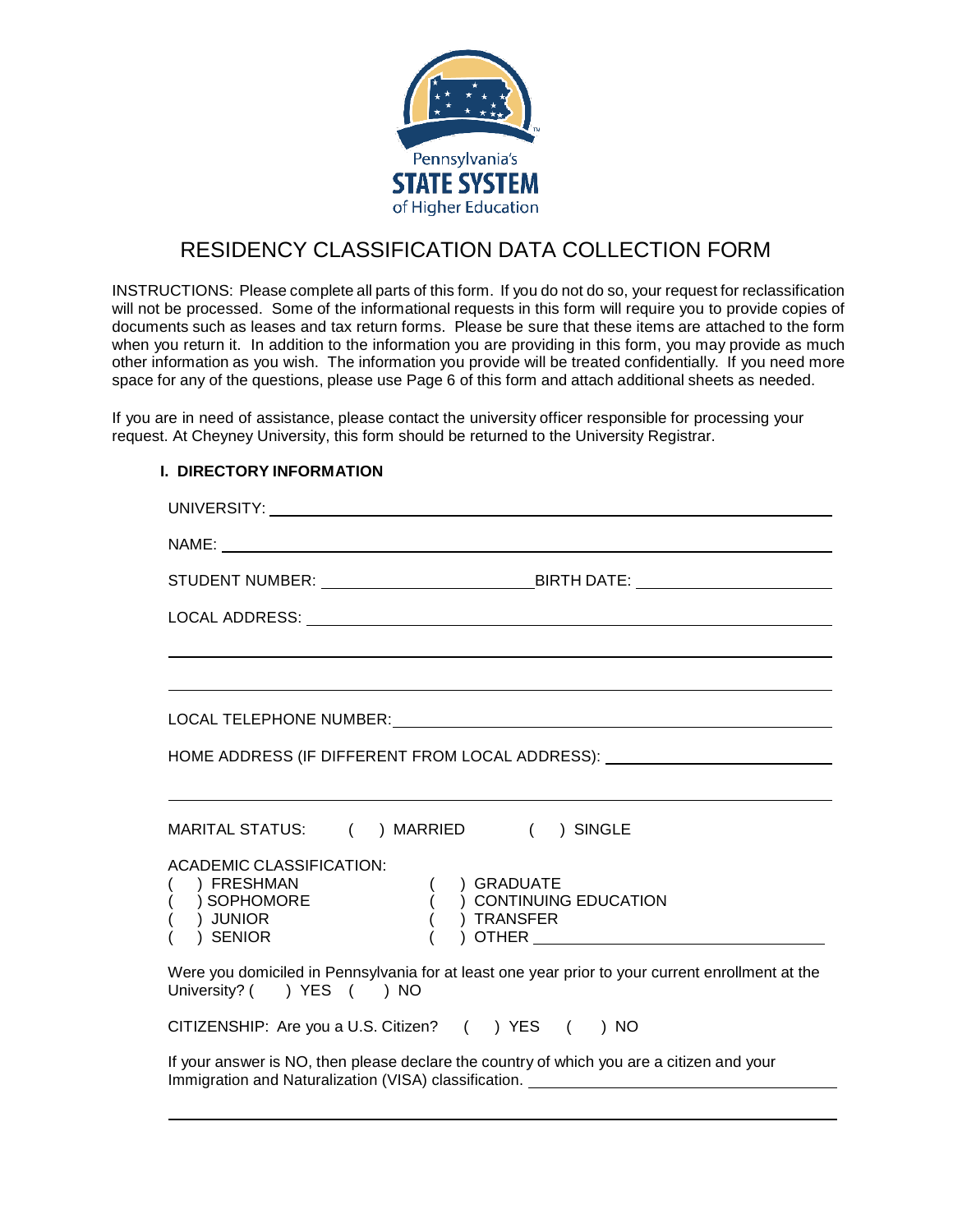## **II. RESIDENTIAL HISTORY**

A. Please provide every address at which you resided eighteen months before your enrollment at the University. Include local addresses if you were enrolled at another college, university or post-high school institution.

| <b>FROM</b> | TΛ | ADDRESS |
|-------------|----|---------|
|             |    |         |
|             |    |         |
|             |    |         |
|             |    |         |
|             |    |         |
|             |    |         |

B. Please provide every address at which you resided since your enrollment at the university, the dates of residence and the person(s) with whom you resided.

| ⊤∩ | ADDRESS AND WITH WHOM |
|----|-----------------------|
|    |                       |
|    |                       |
|    |                       |
|    |                       |
|    |                       |
|    |                       |
|    |                       |
|    |                       |
|    |                       |

- C. Do you currently lease property? ( ) YES ( ) NO
- D. Do you currently own real estate? ( ) YES ( ) NO

**NOTE:** If you lease or own property, please attach a copy of your lease agreement, mortgage or deed to this form.

## **III. ACADEMIC HISTORY**

A. Please provide the names and addresses of all colleges, universities or other post-high school institutions you ever attended, the dates of attendance and the dates of graduation. If any of the listed institutions is a state or public college, then indicate whether you were classified as an in-state student or out-of-state student (IN – in-state, OUT - out-of-state).

| <b>FROM</b> | TO | NAME AND ADDRESS OF INSTITUTION | DATE OF<br><b>GRADUATION</b> | IN | <b>OUT</b> |
|-------------|----|---------------------------------|------------------------------|----|------------|
|             |    |                                 |                              |    |            |
|             |    |                                 |                              |    |            |
|             |    |                                 |                              |    |            |
|             |    |                                 |                              |    |            |
|             |    |                                 |                              |    |            |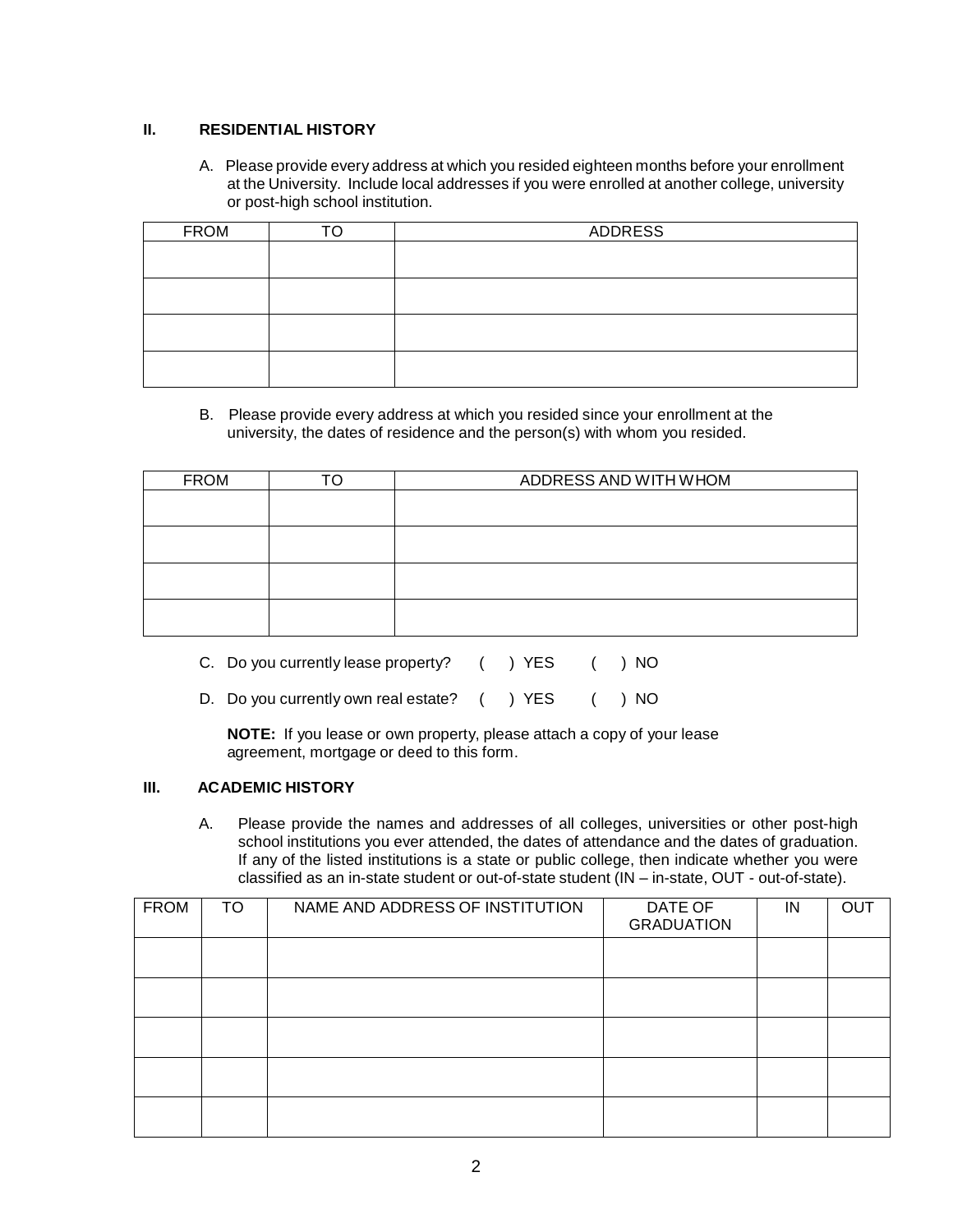B. Please provide the names and address of every high school or equivalency program you ever attended, as well as your dates of attendance and graduation.

| <b>FROM</b> | TO | NAME AND ADDRESS OF INSTITUTION | DATE OF<br><b>GRAUDATION</b> |
|-------------|----|---------------------------------|------------------------------|
|             |    |                                 |                              |
|             |    |                                 |                              |
|             |    |                                 |                              |
|             |    |                                 |                              |

#### **IV. EMPLOYMENT HISTORY**

| A. Are you currently employed on a full-time basis? () YES () NO                       |  |  |
|----------------------------------------------------------------------------------------|--|--|
| If so, please provide the name, address and telephone number of your current employer: |  |  |

B. Please provide the names and addresses of all employers, full-time or part-time, for whom you have worked since your enrollment at the university and the 18 months before your enrollment.

| <b>FROM</b> | ℸ⌒ | NAME AND ADDRESS |
|-------------|----|------------------|
|             |    |                  |
|             |    |                  |
|             |    |                  |
|             |    |                  |
|             |    |                  |
|             |    |                  |
|             |    |                  |
|             |    |                  |

### **V. FINANCIAL HISTORY**

## A. TO BE ANSWERED BY *ALL APPLICANTS*

1. In the space below, please list your sources of financial support, starting with the year before your enrollment to the present.

| <b>AMOUNT</b> | NAME OF SOURCE | ADDRESS | <b>RELATIONSHIP</b> |
|---------------|----------------|---------|---------------------|
|               |                |         |                     |
|               |                |         |                     |
|               |                |         |                     |
|               |                |         |                     |
|               |                |         |                     |
|               |                |         |                     |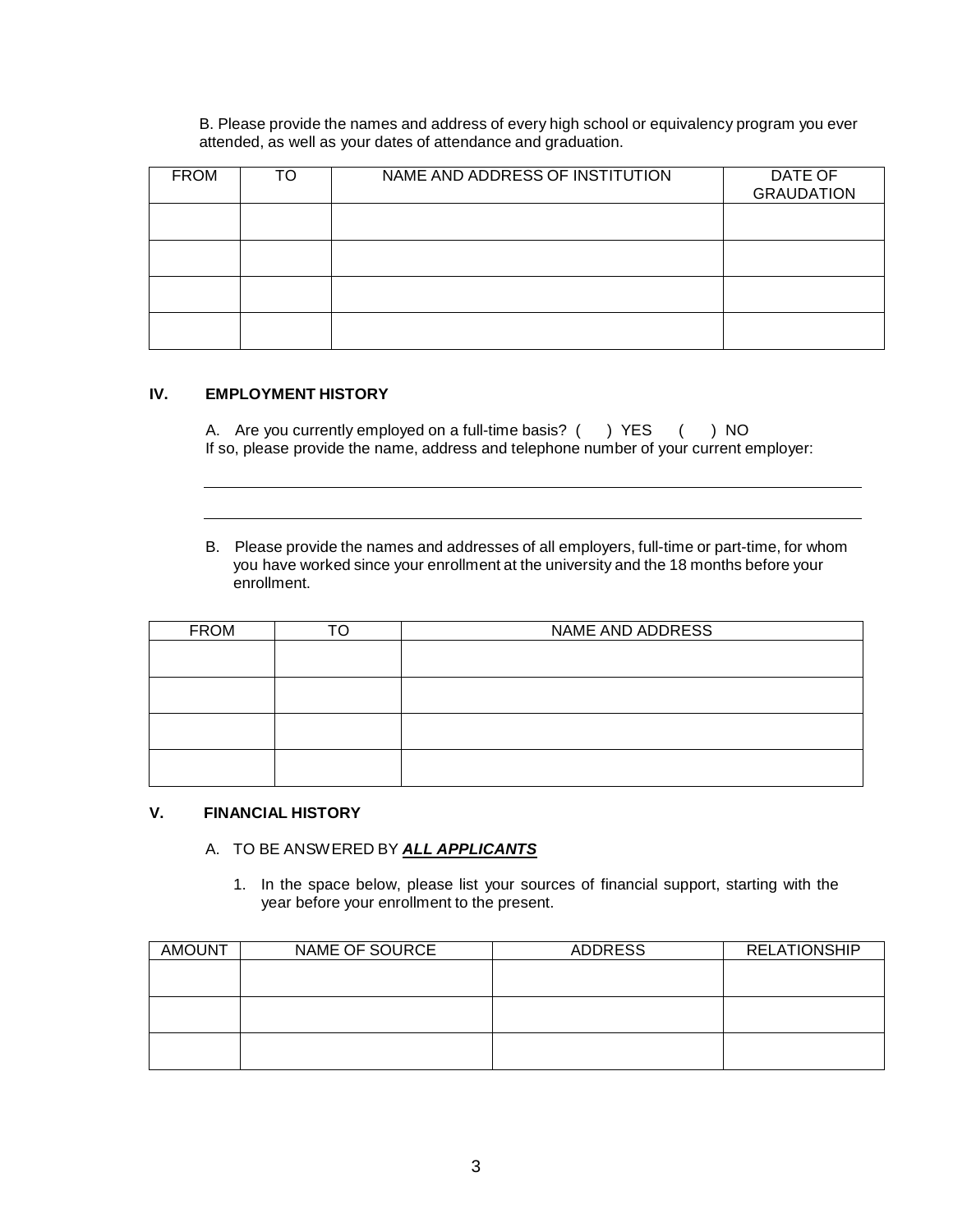#### B. TO BE ANSWERED ONLY BY *FRESHMAN, TRANSFERS* AND OTHER *NEWLY- ENROLLED* STUDENTS.

1. Did anyone, other than yourself, claim you as a tax dependent for Federal income taxes the year before your enrollment?  $($  ) YES  $($  ) NO

If your answer to Question 1 is YES, please list by name, address and relationship in the space below the person(s) who claimed you as a tax dependent.

| <b>NAME</b> | ADDRESS | <b>RELATIONSHIP</b> |
|-------------|---------|---------------------|
|             |         |                     |
|             |         |                     |
|             |         |                     |
|             |         |                     |
|             |         |                     |
|             |         |                     |
|             |         |                     |
|             |         |                     |

**NOTE**: Please provide a copy of the tax form of the person(s) listed above or an explanation as to why you cannot do so:

### C. TO BE ANSWERED BY *ALL OTHER STUDENTS*, INCLUDING READMITTED STUDENTS.

1. This year will anyone, other than yourself, claim you as a tax dependent for Federal income taxes? ( ) YES ( ) NO If your answer to Question 1 is YES, please list by name, address and relationship in the space below the person(s) who will be claiming you as a tax dependent.

| <b>NAME</b> | ADDRESS | <b>RELATIONSHIP</b> |
|-------------|---------|---------------------|
|             |         |                     |
|             |         |                     |
|             |         |                     |
|             |         |                     |
|             |         |                     |
|             |         |                     |
|             |         |                     |
|             |         |                     |

2. At any other time during your enrollment has anyone, other than yourself, claimed you as a dependent for Federal income taxes? () YES () NO

If your answer to Question 2 is YES, please list by name, address, relationship and year the person(s) claimed you as a tax dependent.

| <b>NAME</b> | <b>ADDRESS</b> | <b>RELATIONSHIP</b> | YEAR |
|-------------|----------------|---------------------|------|
|             |                |                     |      |
|             |                |                     |      |
|             |                |                     |      |
|             |                |                     |      |
|             |                |                     |      |
|             |                |                     |      |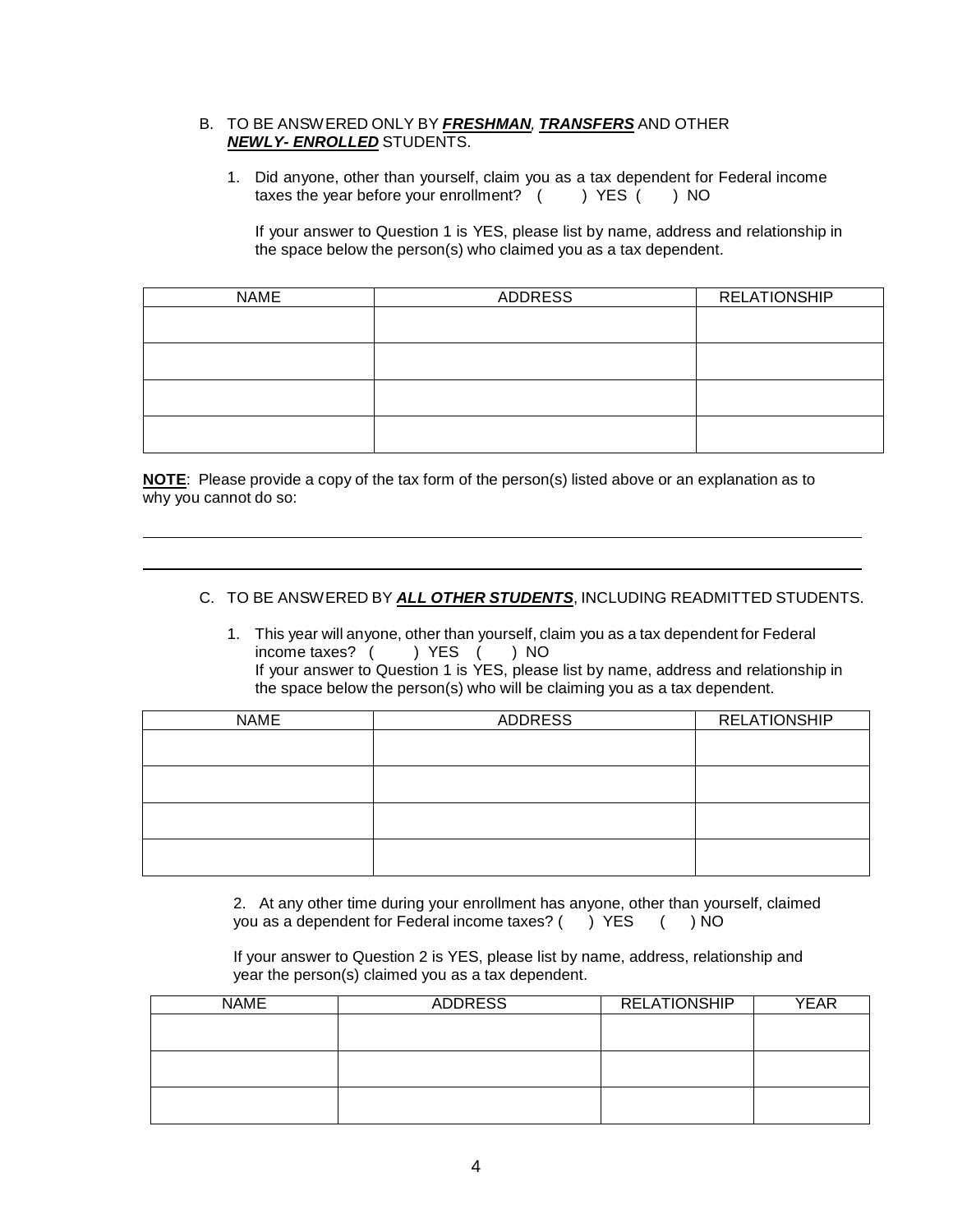NOTE: Please provide copies of the income tax form(s) of the person(s) listed above or provide an explanation as to why you cannot do so:

> 3. Have you ever received any form of financial aid (loan, scholarship, grant) from a state other than Pennsylvania either directly or through a bank, or from any U.S. territory, district, possession or reservation? ( ) YES ( ) NO

a. If your answer to the above question was YES, then please provide the dates, amounts, sources and forms of such financial aid.

| SOURCE | <b>AMOUNT</b> | <b>FORM</b> | <b>DATE</b> |
|--------|---------------|-------------|-------------|
|        |               |             |             |
|        |               |             |             |
|        |               |             |             |
|        |               |             |             |
|        |               |             |             |
|        |               |             |             |
|        |               |             |             |
|        |               |             |             |

Please attach any of the following items that you may have:

- Current Pennsylvania driver's license
- Pennsylvania voter registration card
- Pennsylvania issued ID
- Payment of State and local taxes
- Agreement for employment
- Current pay stub
- Pennsylvania vehicle registration
- Current year's lease
- Transfer of bank accounts or other registered property to Pennsylvania
- Membership in organizations located in Pennsylvania

#### **VI. STATEMENT:**

**Please provide a brief explanation as why you believe that you should be considered** *domiciled* **in Pennsylvania. Pursuant to 22 Pa. Code § 507.1, "domiciled" means "the place at which one intends to reside, either permanently or indefinitely, and does, in fact, so reside."**